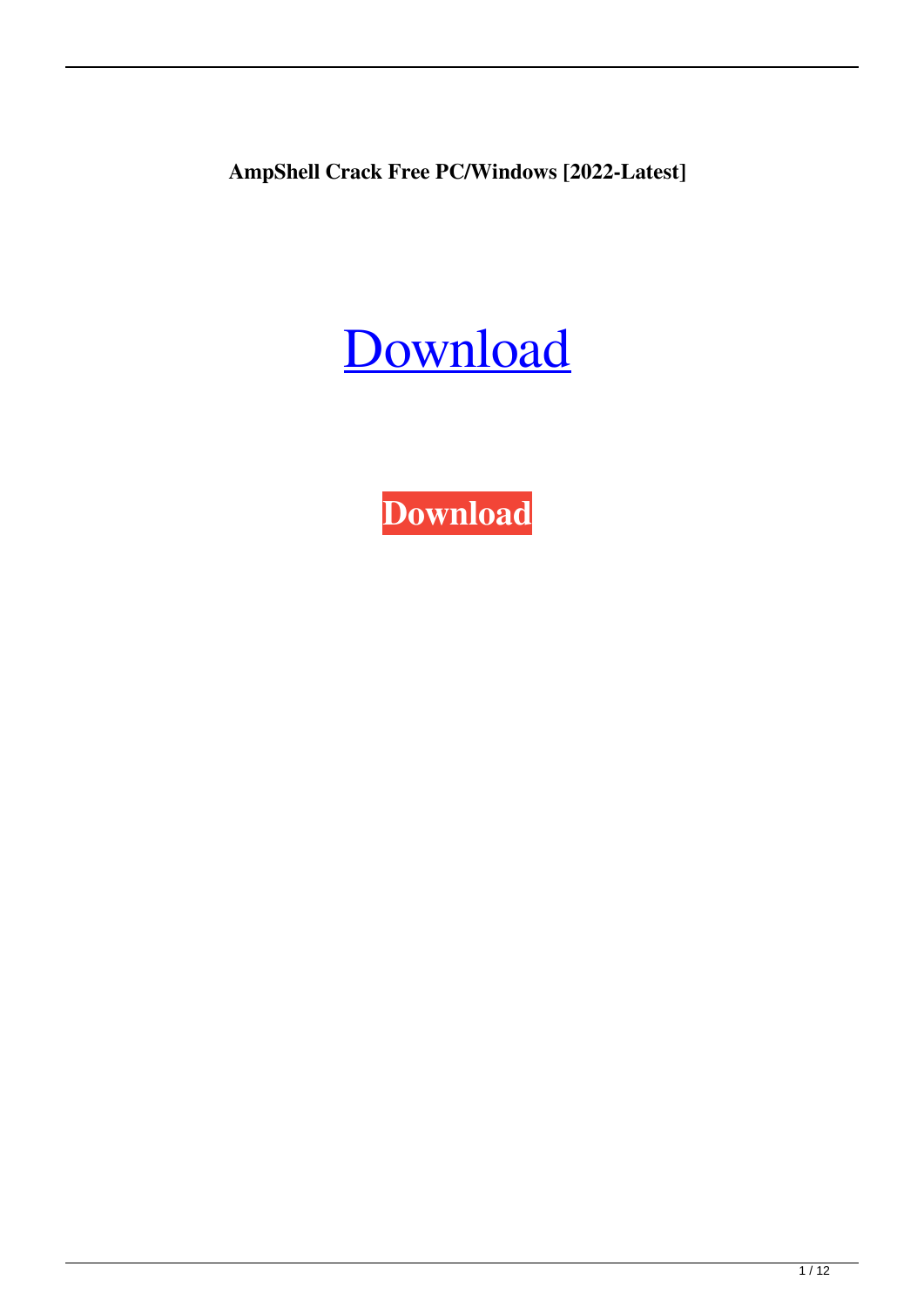AmpShell Crack Keygen features a simple, customizable interface that allows you to add games to a list and set the settings as you wish. Also, the settings can be accessed within an external editor, which allows you to make adjustments to the application without restarting it. You can even add your own configuration file if you want to enable special settings for particular games. AmpShell Features: Create a list of your favorite games, arrange them in categories Add games from multiple locations Customize the settings of DOSBox You can easily adjust the setup for individual games Make major changes to the configuration file without restarting AmpShell Allows you to run games with special settings LiteWeight Feature: The package does not include DOSBox, so you will have to download and install it separately. Features: .NET: A powerful component-based architecture Fully compatible with Windows XP and Windows 7 C#, VB, C++, and F# syntax Supports multiple projects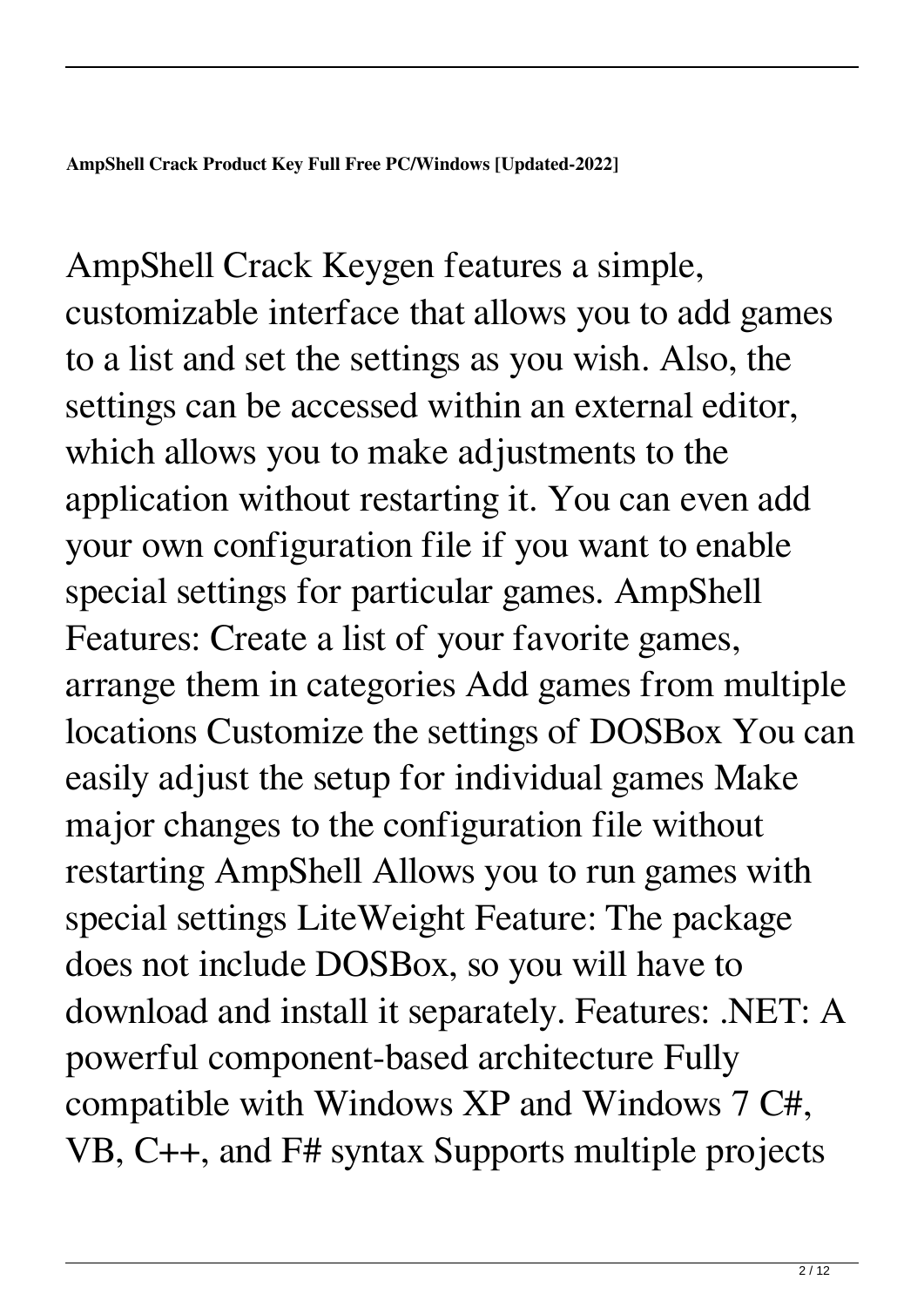in a single solution Supports IDE integration, remote debugging, and profiling Achievements, test frameworks, profiling, and logging Dependency Injection Framework (DI) .NET language extensions: dynamic and multicore profiling, expression-bodied members, lambda-style extensions, etc. Web server support: A RESTful API for consuming.NET runtime information Multicore and concurrency support Support for asynchronous programming Support for projects with multiple solution, and projects within the solution Use of modern C# features including reflection, generics, and asynchronous programming Lightweight Windows Forms and WPF support Generics support Performance profiler for Windows XP Compatible with Windows XP, Vista, and 7 Supports DirectX 9 and OpenGL Easy installation on multiple operating systems Support for.NET Framework 2.0, 3.0, 3.5, 4.0, and 4.5 Fully supports Unicode Easy to learn, learn-fast LiteWeight Development The package is very lightweight in terms of size and resources and can be installed in just a couple of minutes, no matter

whether you are running Windows XP, Vista or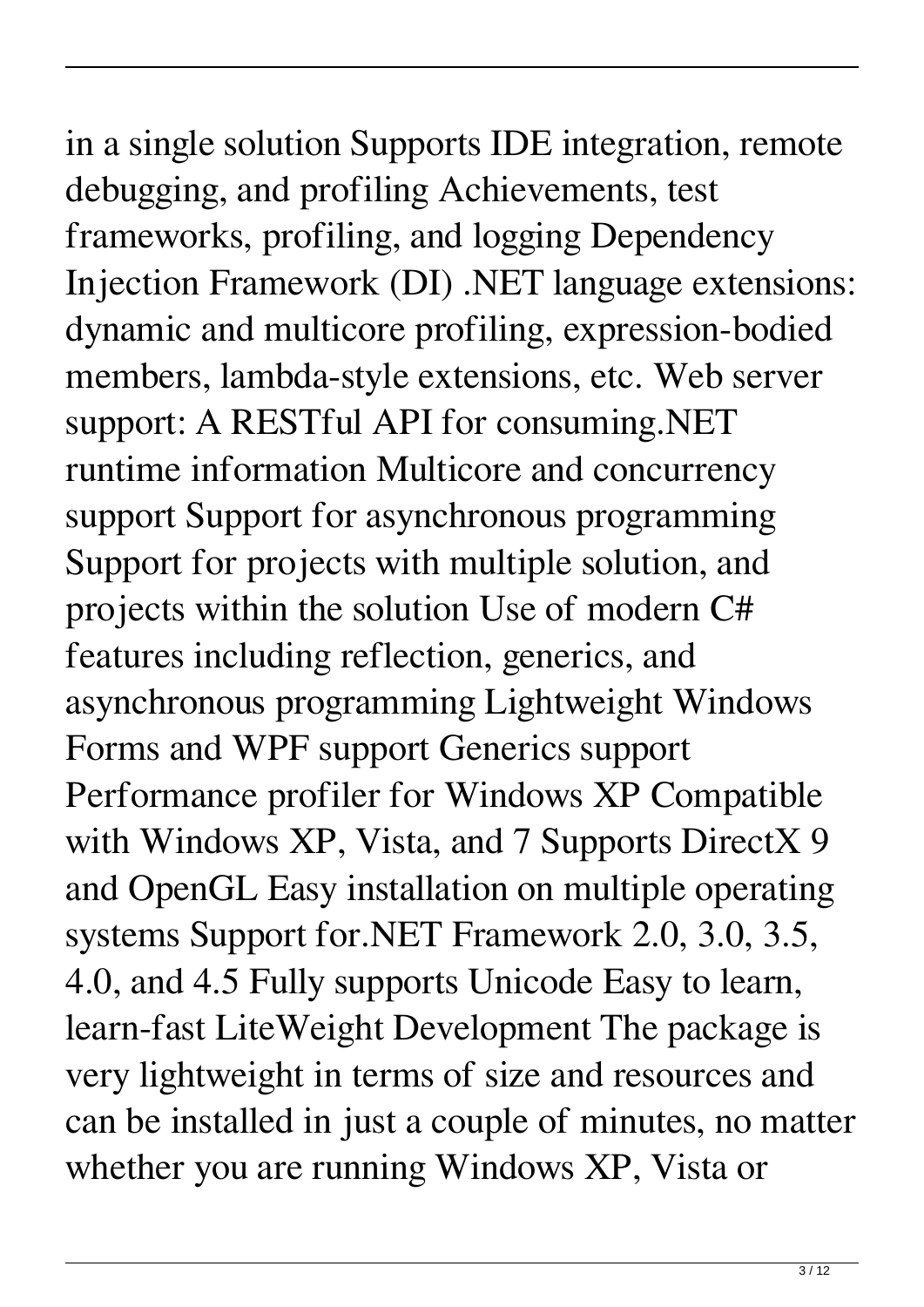## Windows 7. It is compatible with 32-bit and 64-bit versions of Windows and supports the.NET Framework 2.0, 3.0, 3.5

**AmpShell Crack+ Download [March-2022]**

KeyMover Macro script creator DESCRIPTION: KeyMover is a powerful yet easy to use tool that allows you to quickly create macros that will change your keyboard's input. KeyMover is written in Visual Basic.NET, and works with Windows Vista and Windows XP, and all versions of Windows Me, 2000, 98SE, NT 4, 2000, 95, 95 SE, 98, and all other Windows OS's. KeyMover is very easy to use; there are no complicated steps to get started. KeyMover can easily learn and remember your keystroke patterns. Your keystrokes become ingrained in the software. KeyMover will remain consistent for the life of the program. KeyMover can use any built in Windows OS application, such as Notepad, Explorer, Explorer, Explorer, MS Word, and Excel to make macros with. It can also use other external applications that have built-in keystroke macros such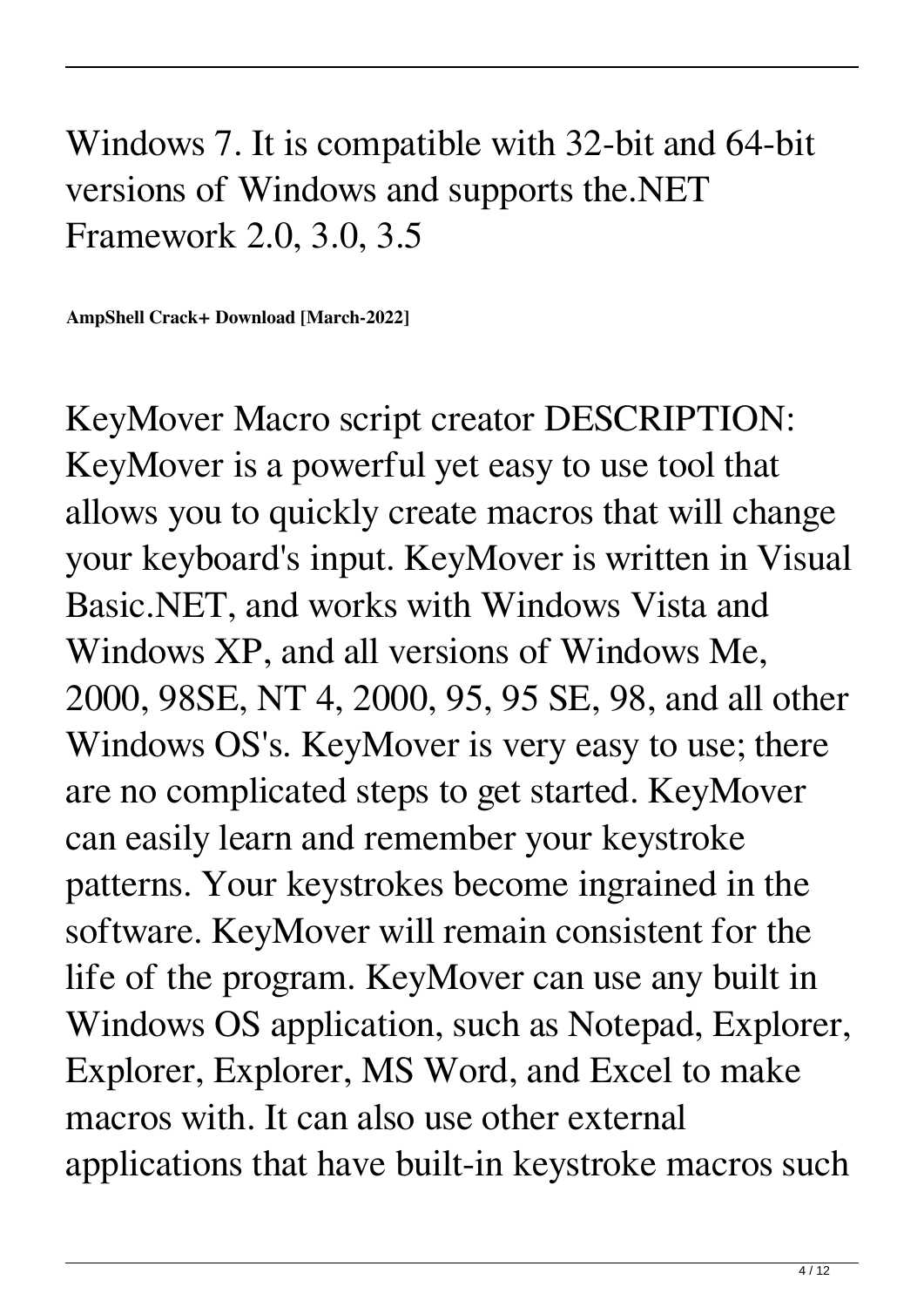as MS Word, or MS Excel. KeyMover also has a built-in Windows Control Panel keystroke macro editor, so you can easily add macros to your own computer using the built in control panel without having to pay for a third-party application. KEYSTROKE TYPES: Keystroke macros can be either Single Key, Modifier Key, or Multiple Key. Single Key: - Uses one keystroke to accomplish one task. Modifier Key: - Uses a keystroke combination to accomplish one task. Multiple Key: - Uses multiple keystrokes to accomplish one task. Here are a list of many of the features of KeyMover: - Create macros for a single keystroke. - Create macros for a modifier key. - Create macros for multiple keystrokes. - Automatically add a modifier key to the keystroke macro. - Automatically add a modifier key to the keystroke macros. - Automatically create a "TAB" keystroke macro. - Automatically create a "ENTER" keystroke macro. - Automatically create a "BACK" keystroke macro. - Automatically create a "CTRL" keystroke macro. - Automatically create a "SHIFT" keystroke macro. - Automatically create a "ALT" keystroke macro. - Automatically create a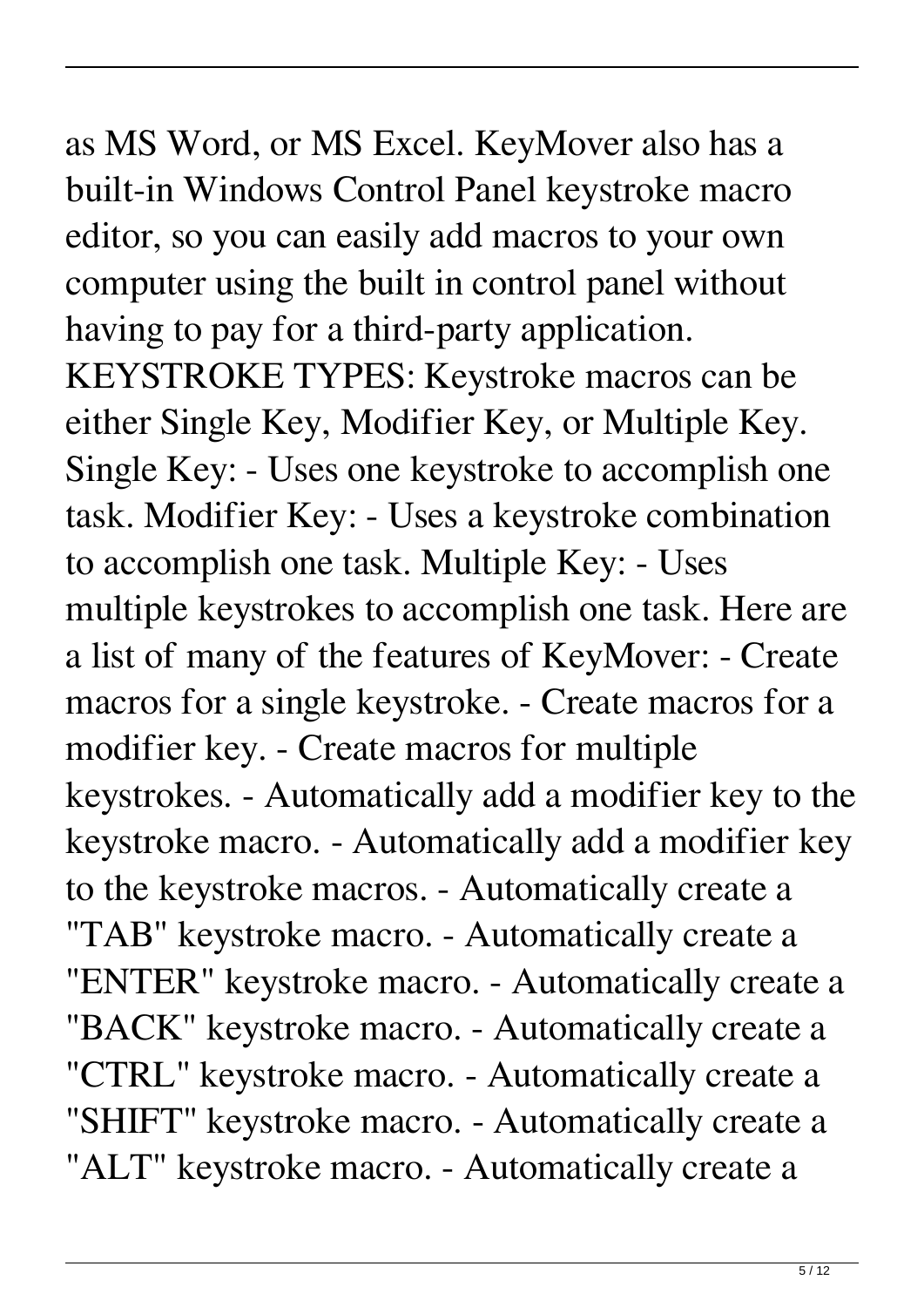"COMMAND" keystroke macro. - Automatically create a "WIN" keystroke macro. - Automatically create a "CT 77a5ca646e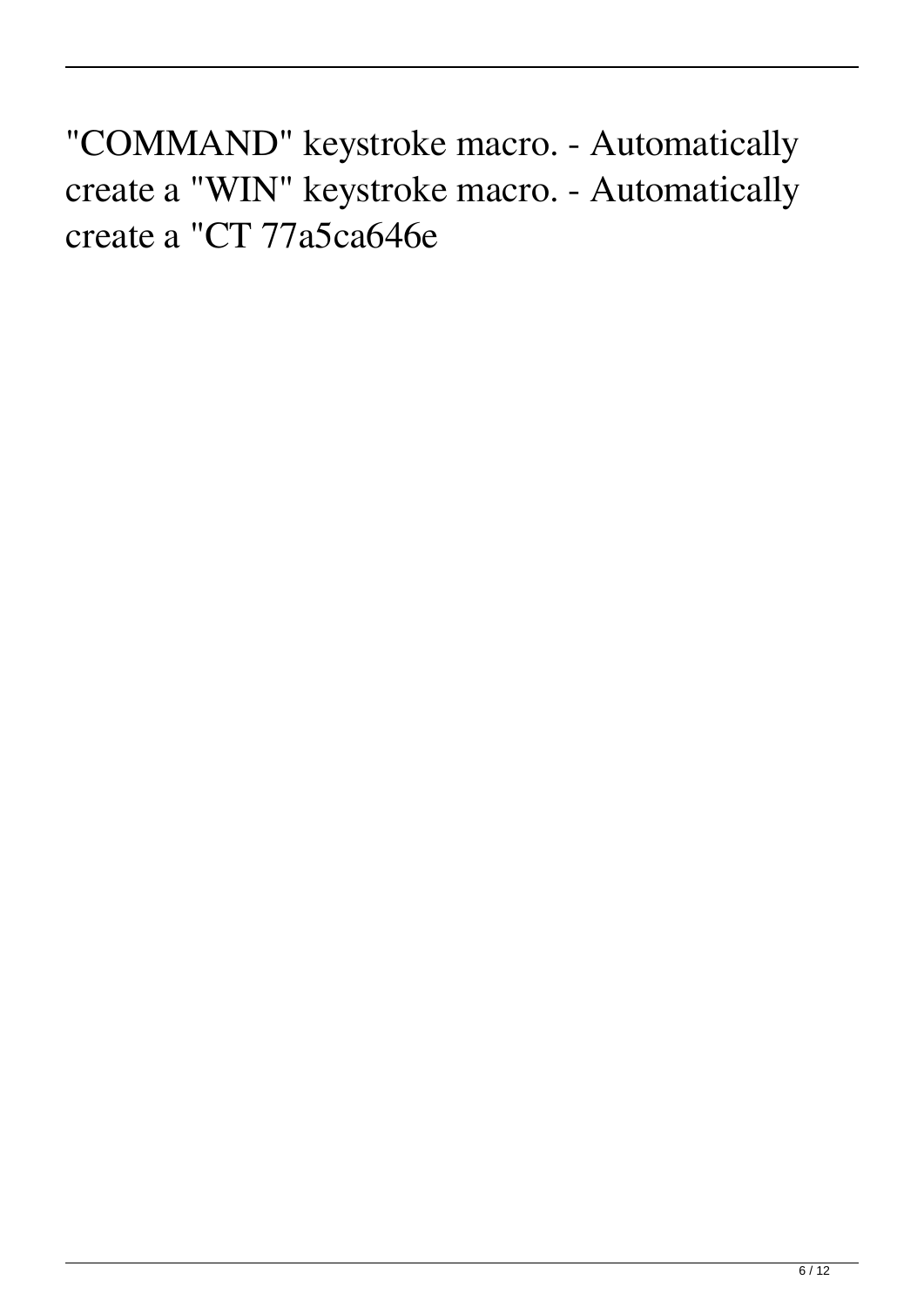AmpShell is a front-end for DOSBox that enables you to play your favorite DOS games. AmpShell includes an old-fashioned interface with tabs for settings, add and remove games, configure DOSBox and enable your chosen configuration file. Add your favorite games by specifying their location. An easy and intuitive interface lets you start playing right away. Thank you for your vote! You have already voted for this site. Thanks You have been redirected to the curators of the site. Thank you! AmpShell is a front-end for DOSBox that enables you to play your favorite DOS games. AmpShell includes an oldfashioned interface with tabs for settings, add and remove games, configure DOSBox and enable your chosen configuration file. Add your favorite games by specifying their location. An easy and intuitive interface lets you start playing right away. Thank you for your vote! You have already voted for this site. Thanks You have been redirected to the curators of the site. Thank you! AmpShell is a front-end for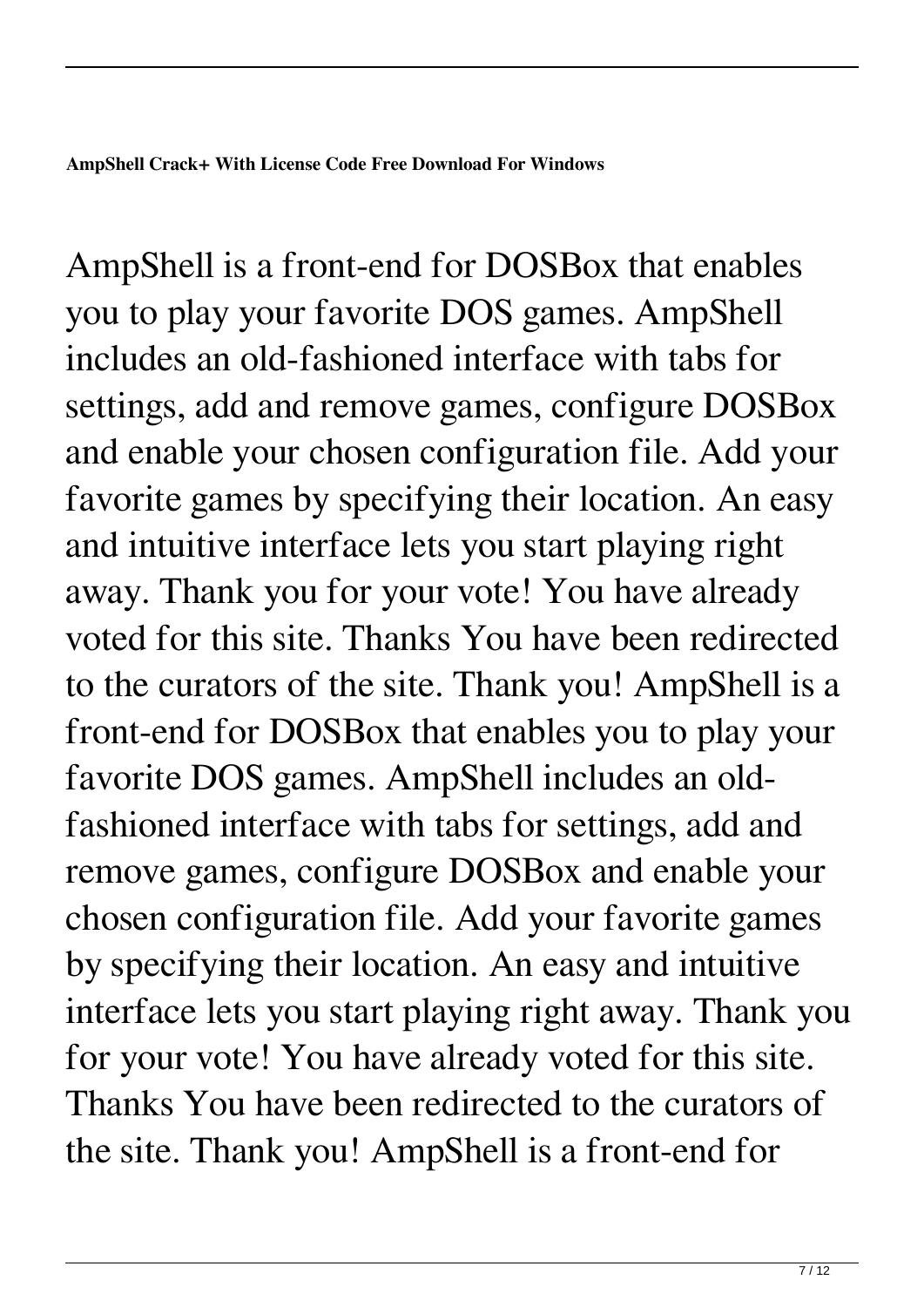DOSBox that enables you to play your favorite DOS games. AmpShell includes an old-fashioned interface with tabs for settings, add and remove games, configure DOSBox and enable your chosen configuration file. Add your favorite games by specifying their location. An easy and intuitive interface lets you start playing right away. Thank you for your vote! You have already voted for this site. Thanks You have been redirected to the curators of the site. Thank you! AmpShell is a front-end for DOSBox that enables you to play your favorite DOS games. AmpShell includes an old-fashioned interface with tabs for settings, add and remove games, configure DOSBox and enable your chosen configuration file. Add your favorite games by specifying their location. An easy and intuitive interface lets you start playing right away. Thank you for your vote! You have already voted for this site. Thanks You have been redirected to the curators of the site. Thank you! AmpShell is a front-end for DOSBox that enables you to play your favorite DOS games. AmpShell includes an old-fashioned interface with tabs for settings, add and remove games,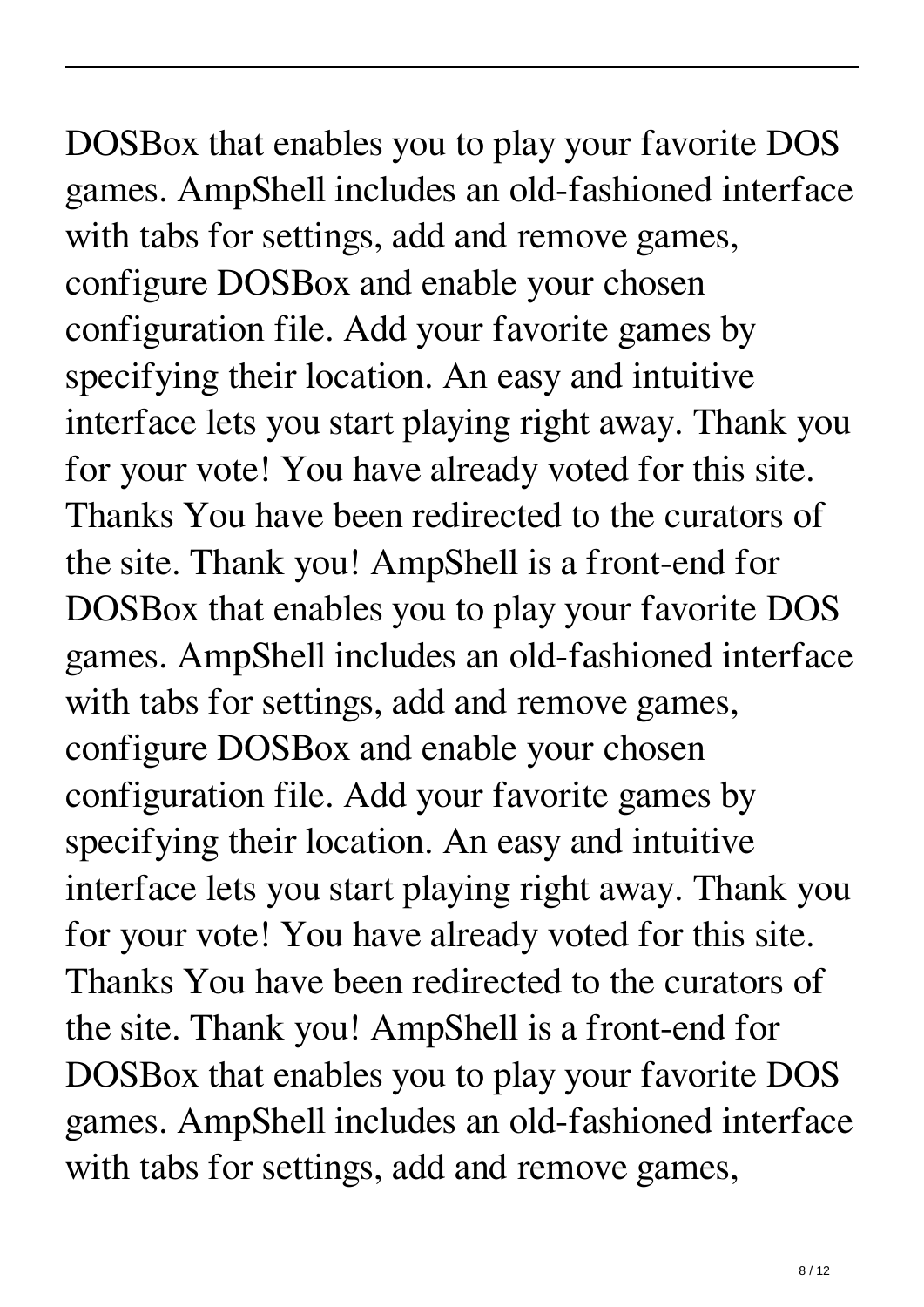## configure DOSBox and enable your chosen configuration file. Add your favorite games by specifying their location. An

**What's New In AmpShell?**

====== AmpShell is a front-end for DOSBox emulator for Windows, designed as a simple, efficient DOS emulator that allows you to easily relive the past. What is new in this version is the support for native aero support. If you enjoyed playing DOS games on your Win 7 or Windows 8 PCs, then opt for the AmpShell emulator, which will allow you to run them on Windows 10.  $=\equiv \equiv \equiv v0.1$ ====== Version 0.1. Support for Aero Glass.  $==== =$  Requirements:  $== == =$  - Windows 10 (or later) - DOSBox 1.6.3 or later - a file with name \*.exe  $==== = FAQ$ :  $== == = - What is the result of$ DOSBox application with DOSBox ======= -DOSBox application looks like, like an application that runs on DOS.  $====$  - What version of DOSBox is required? ====== - DOSBox 1.6.3 or later. ====== Suggestions: ====== - Add more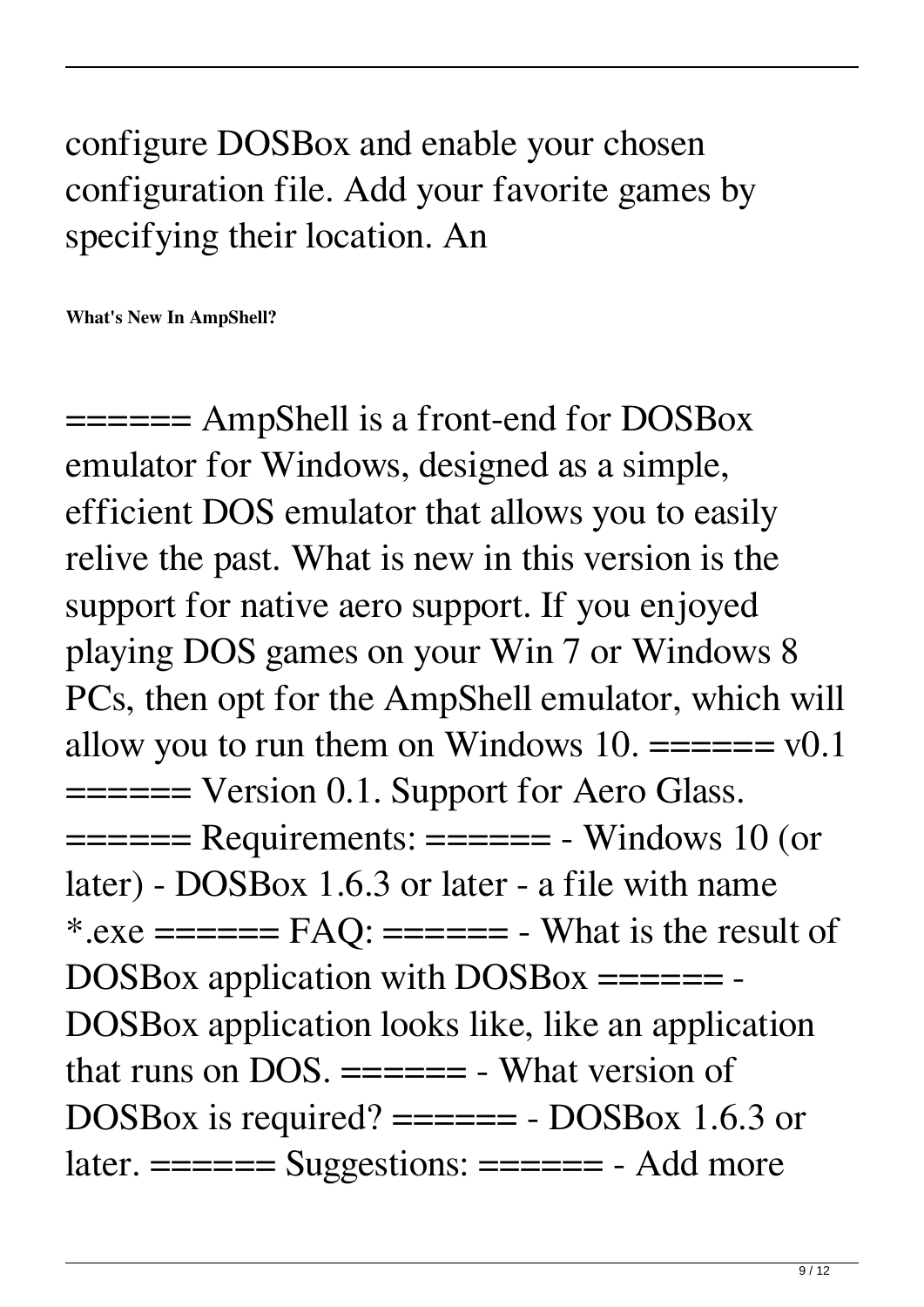games ====== 1. Field of the Invention The present invention relates to a capacitor structure and an electronic apparatus including the same. 2. Description of the Related Art Recently, with an increase in operating speed of electronic apparatuses such as a mobile phone or a smartphone, the need for a capacitor with a lower ESR (Equivalent Series Resistance) and a larger capacity, a smaller size, and a smaller thickness has increased. One of such capacitors is a spiral-wound type capacitor (see Japanese Laid-Open Patent Publication No. 2010-232938). A capacitor including a spiral-wound structure formed by winding a sheet-shaped metal foil layer around a dielectric layer and a counter electrode layer has a lower ESR than an electrode layer having a tab structure formed by bonding a metal foil layer to a dielectric layer and a counter electrode layer with a bonding layer (see Japanese Laid-Open Patent Publication No. H8-329433). Therefore, the capacitor may be applicable to highfrequency devices and miniaturized devices. When a sheet-shaped metal foil layer is used, the metal foil layer and the dielectric layer may easily separate. To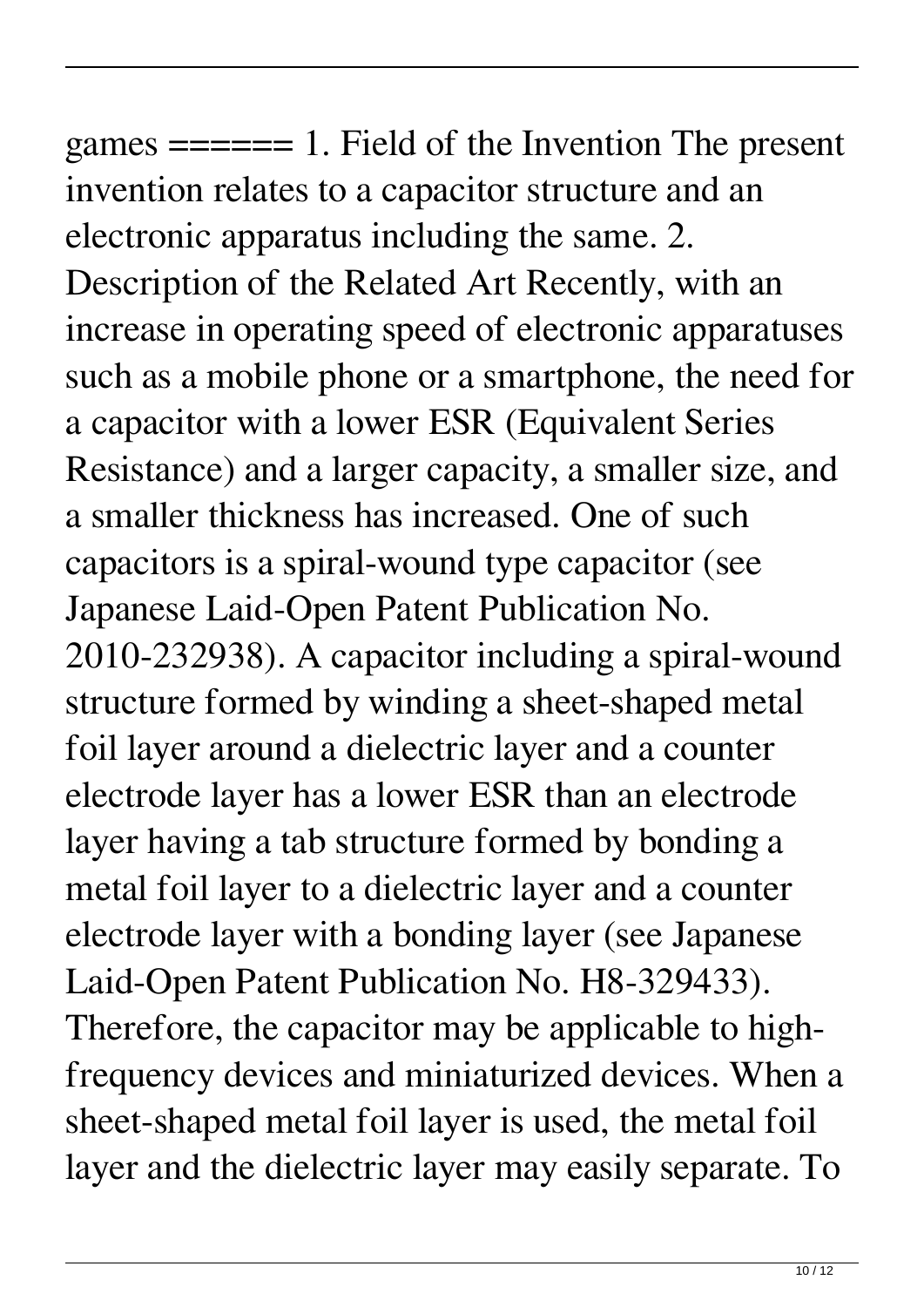## suppress the separation of the metal foil layer and the

dielectric layer, it is preferable to form a resin layer on the surface of the metal foil layer.This invention relates to a mechanical power transmission and, more particularly, to a clutch device for a mechanical power transmission having a structure which permits an accurate setting of the amount of power transmission between an input shaft and an output shaft in a high torque region. Generally, there are a mechanical clutch device and an electronic clutch device for a mechanical power transmission. In the conventional mechanical clutch device, a clutch device for use in an automatic transmission for an automotive vehicle, a drag type and a diaphragm type